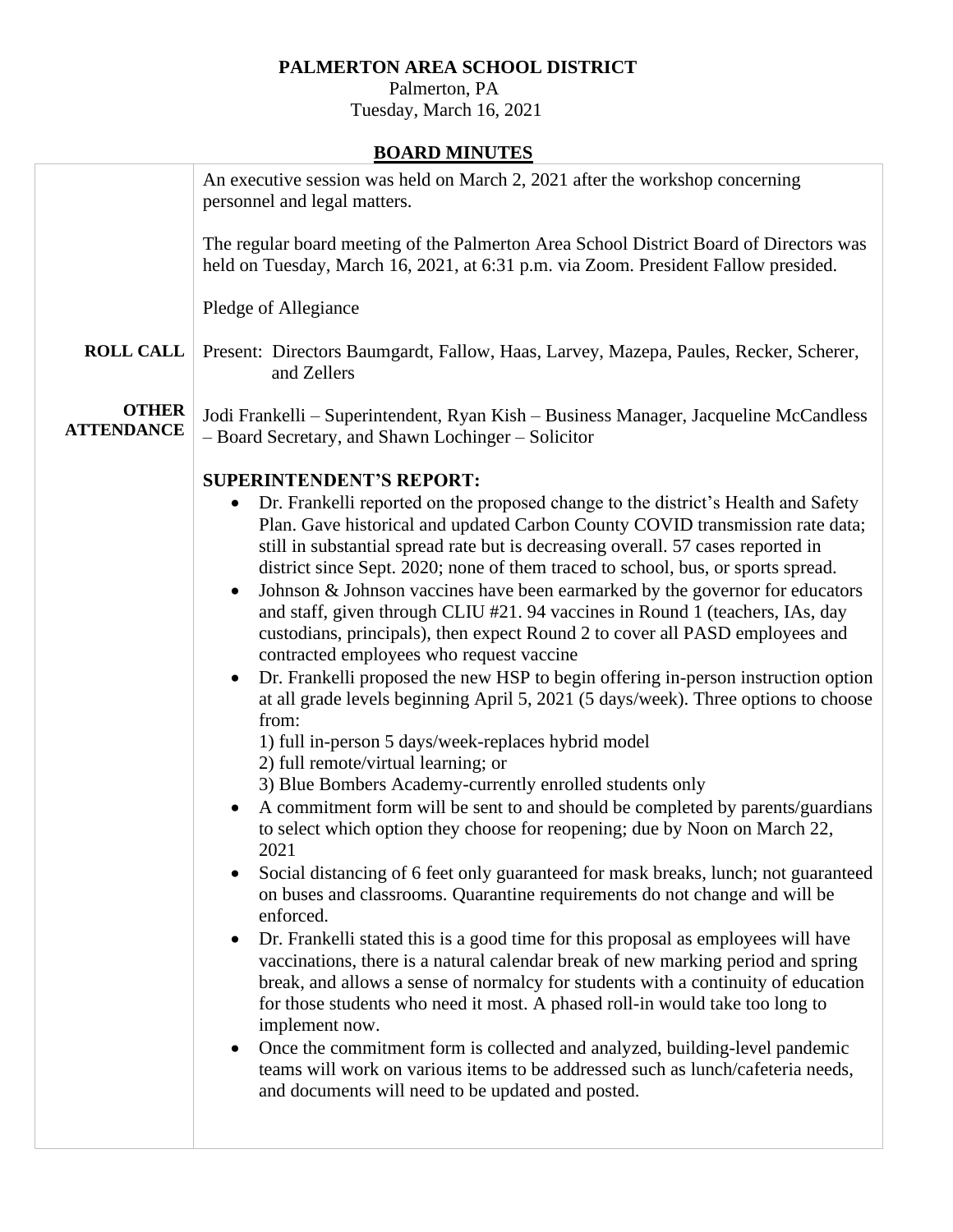### **BUSINESS MANAGER'S REPORT:**

- With the passing of the American Rescue Plan Act, \$122 billion is available through the Dept. of Education Elementary and Secondary School Emergency Relief Fund, ESSER III, and will be shared nationally. Not sure of our allocation, but like past grants, can expect restrictions on how money can be spent.
- State budget and charter school reform still being discussed, will see how that affects budget sooner rather than later as we go into May with the proposed budget presentation and eventually the final vote in June. Health care projections from the self-insured trust will have impact on budget as well.

### **BOARD MEMBER REPORTS:**

- Director Zellers PSBA:
	- o Reviewed report from PSBA entitled, State of Education in PA, which is an indicator of public school performance which focused this year on impact of COVID on school system regarding instruction and finances. Biggest challenge has been varying COVID guidance from federal, state, and local agencies. Many instructional challenges for teachers and administration and technology resources needed.
	- o Financing was challenging as well due to increased charter school tuition payments as biggest source of budget pressure
- Director Haas wished to thank the CLIU #21 for their efforts in organizing the administering of the vaccine for public, non-public, and charter school employees as well as our district who got this done so quickly
	- o Library National Library Week April 4-10; Bookmark Contest open to students/daycares; "Food for Fines"-collecting non-perishables to benefit CACPAC; April is National Poetry Month; Blackout poetry take-and-make kits available; Zoom poetry reading April 21, 7-8:30 pm
- Director Larvey LCCC:
	- o On March 8, LCCC hosted the Acting Secretary of Labor & Industry and Executive Director of Workforce Board of Lehigh Valley to announce "Near Completers" job program which will invest \$7 million in grants for job training for those with some college course completion, will begin in Fall for job seekers who lost employment due to COVID
- Director Fallow CCTI:
	- o Following hybrid schedule currently; marketing students creating digital and social media content for local businesses; 3 students have nurses aid certification; Skills USA will compete virtually; teacher conferences in February, and June 18 is proposed graduation date

#### **PUBLIC PARTICIPATION:**

- Lisa Snell Kern thank you for effort on HSP plan and agrees with it; questioned masking for spring sports
- Brooke Klotz will there be a time for those students who transition to new buildings to get to know each other as there usually would be at the beginning of the school year
- Robert Kistler what is being done to address student regression?
- Stacey Connell applaud time and hard work to Dr. Frankelli and administration, vote in favor of return to school
- Erika Reinheimer thank you to Dr. Frankelli, hope you will come up with plan to deal with regression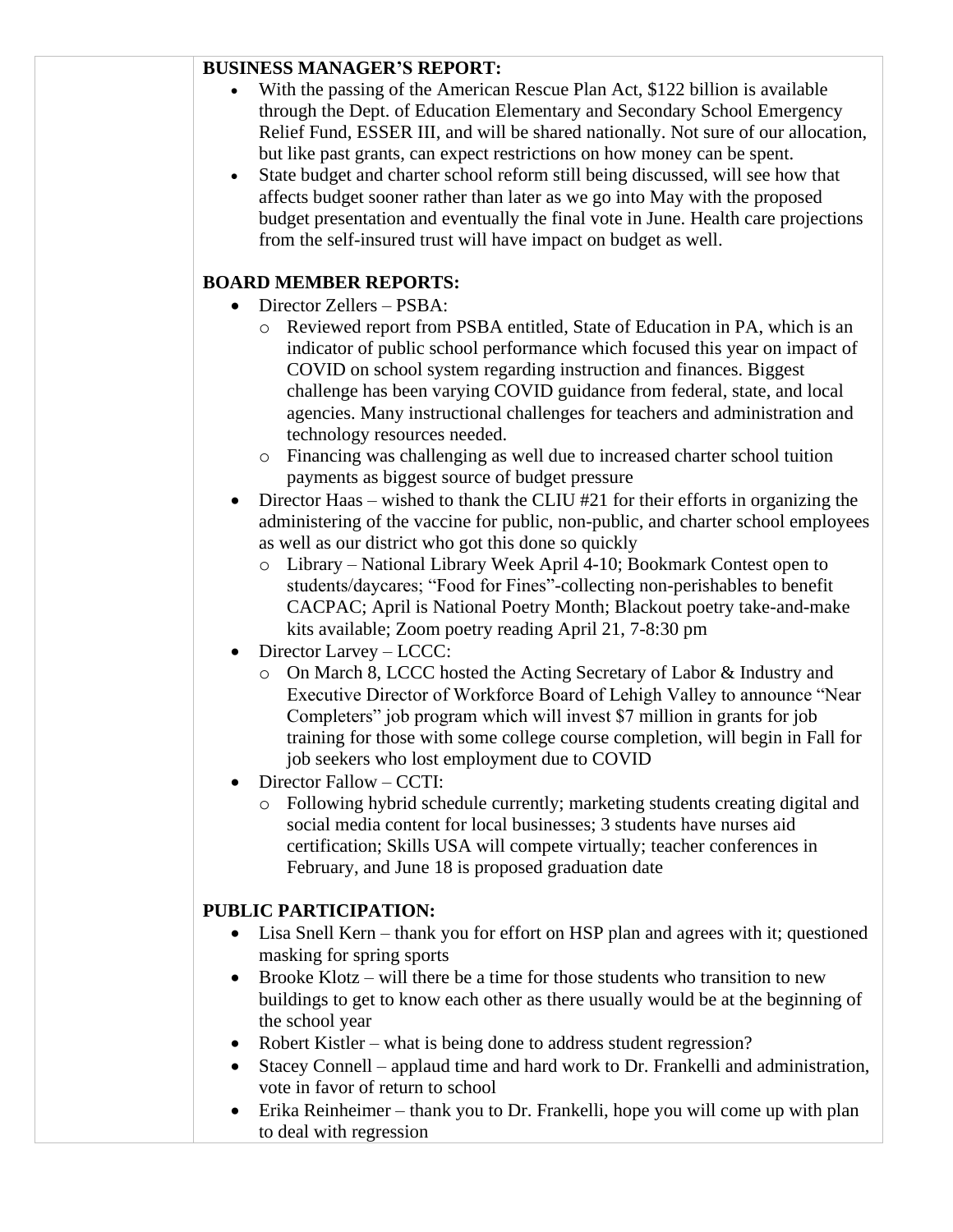| <b>CONSENT</b><br><b>AGENDA</b><br><b>APPROVED</b>        | Kellie McGaughran - district was wonderful at working thru technology, applaud<br>٠<br>teachers, vote yes to return<br>Kelli Peppard - thank you to Dr. Frankelli for HSP plan which addresses our<br>concerns as parents, vote yes<br>Michele Burkett – thank you for time and effort put into HSP and listening to our<br>concerns, consider the proposed changes, consider PIAA recommendations<br>regarding spring sports<br>Jenna McHugh - wants students to go back to 5 days a week<br>$\bullet$<br>Director Haas moved, seconded by Director Recker, to approve the attached<br>consent agenda.<br>Aye Votes: All Directors Present<br>Nay Votes: None. Motion Carried. |
|-----------------------------------------------------------|---------------------------------------------------------------------------------------------------------------------------------------------------------------------------------------------------------------------------------------------------------------------------------------------------------------------------------------------------------------------------------------------------------------------------------------------------------------------------------------------------------------------------------------------------------------------------------------------------------------------------------------------------------------------------------|
|                                                           |                                                                                                                                                                                                                                                                                                                                                                                                                                                                                                                                                                                                                                                                                 |
| <b>BOARD</b>                                              | <b>CONSENT AGENDA:</b>                                                                                                                                                                                                                                                                                                                                                                                                                                                                                                                                                                                                                                                          |
| <b>MINUTES</b><br><b>APPROVED</b>                         | Approved the Board Meeting Minutes from February 16, 2021                                                                                                                                                                                                                                                                                                                                                                                                                                                                                                                                                                                                                       |
| <b>FINANCIAL</b>                                          | Approved the Accounts Payable Reports                                                                                                                                                                                                                                                                                                                                                                                                                                                                                                                                                                                                                                           |
| <b>REPORTS</b><br><b>APPROVED</b>                         | Approved the Treasurer's Reports                                                                                                                                                                                                                                                                                                                                                                                                                                                                                                                                                                                                                                                |
| <b>NATURAL GAS</b><br><b>SERVICES</b><br><b>AGRREMENT</b> | Approved the retroactive signing of the agreement with UGI Energy Service, LLC, for<br>natural gas services for the term of January 2023 through December 2024 at a price of<br>\$2.45/dth                                                                                                                                                                                                                                                                                                                                                                                                                                                                                      |
| <b>COLUMN</b><br><b>MOVEMENTS</b><br><b>APPROVED</b>      | Approved the following column movements:<br>Felicia Fischer from Master's to Master's +15, effective second semester of<br>2020-2021<br>David O'Brien from Bachelor's +24 to Master's, effective second semester of<br>2020-2021<br>Randi Freed from Master's $+15$ to Master's $+30$ , effective first semester of<br>2021-2022                                                                                                                                                                                                                                                                                                                                                |
| <b>JHS TEACHER</b><br><b>RETIREMENT</b>                   | Accepted the retirement of Patricia Boyd as JHS English Teacher effective at the end of<br>the 2020-2021 school year                                                                                                                                                                                                                                                                                                                                                                                                                                                                                                                                                            |
| <b>SOFTBALL</b><br><b>COACH</b><br><b>APPROVED</b>        | Approved Tori Gollie as volunteer assistant softball coach for the 2020-2021 season<br>effective March 17, 2021                                                                                                                                                                                                                                                                                                                                                                                                                                                                                                                                                                 |
| <b>CAC REP</b><br><b>APPROVED</b>                         | Approved Susan Dellicker as HS World Language CAC Representative for the second<br>semester of the 2020-2021 school year with a stipend of \$869.00 effective March 17,<br>2021                                                                                                                                                                                                                                                                                                                                                                                                                                                                                                 |
| <b>BUS DRIVERS</b><br><b>APPROVED</b>                     | Approved the following school bus drivers for the remainder of the 2020-2021 school<br>year:<br><b>Rodney Cameron</b><br>٠<br><b>Frank Goss</b><br>$\bullet$                                                                                                                                                                                                                                                                                                                                                                                                                                                                                                                    |
|                                                           | LeRoy Kemmerer                                                                                                                                                                                                                                                                                                                                                                                                                                                                                                                                                                                                                                                                  |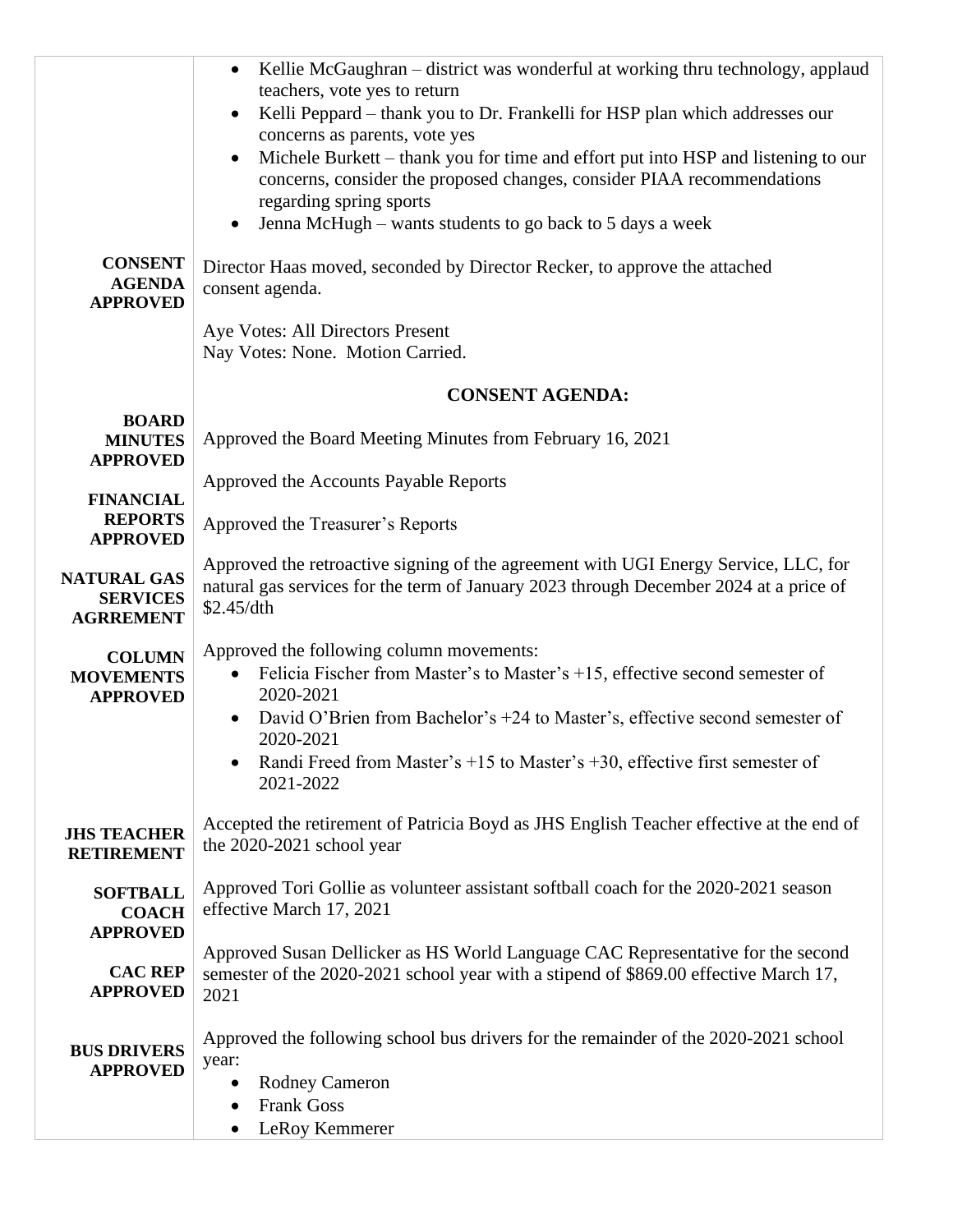|                                                                           | Cynthia Marx<br>$\bullet$                                                                                                                                                                                                                      |
|---------------------------------------------------------------------------|------------------------------------------------------------------------------------------------------------------------------------------------------------------------------------------------------------------------------------------------|
|                                                                           | <b>Armitta Thomas</b>                                                                                                                                                                                                                          |
| <b>CAFETERIA SUB</b><br><b>RESIGNATIONS</b>                               | Accepted the following resignation of substitute cafeteria employees effective March 17,<br>2021:<br>Elizabeth Manginelli<br>$\bullet$<br>Cathy Laird<br>$\bullet$                                                                             |
| <b>CAFETERIA</b><br><b>EMPLOYEES</b><br><b>HIRED</b>                      | Approved the following cafeteria employees at a rate of \$13.45 per hour effective March<br>17, 2021:<br>Elizabeth Manginelli<br>$\bullet$<br>Cathy Laird<br>$\bullet$                                                                         |
| <b>HS TEACHER</b><br><b>RESIGNATION</b>                                   | Accepted the resignation of Michael Brennan as HS Learning Support Teacher effective<br>at the end of the 2020-2021 school year                                                                                                                |
| <b>GOLF COACH</b><br><b>RESIGNATION</b>                                   | Accepted the resignation of Michael Brennan as the co-head golf coach for the 2021-<br>2022 school year                                                                                                                                        |
| <b>SOFTBALL</b><br><b>COACH</b><br><b>RESIGNATION</b>                     | Accepted the resignation of Phil Acker as girls' varsity softball assistant coach effective<br>March 8, 2021                                                                                                                                   |
| <b>TUITION</b><br><b>REIMBURSEMENT</b>                                    | Approved tuition reimbursements                                                                                                                                                                                                                |
| 1 <sup>ST</sup> READING<br><b>APPROVED 006.1</b>                          | Approved the first reading of the Policy #006.1 Attendance at Meetings Via Electronic<br>Communications                                                                                                                                        |
| 2 <sup>nd</sup> READINGS<br><b>ADOPTED 000-</b><br>003-009-010            | Approved the second reading and adoption of the following policies:<br>Policy #000 Board Policy/Procedure/Administrative Regulations<br>Policy #003 Functions<br>Policy #009 Policy Process<br>Policy #010 School Board Use of Electronic Mail |
| <b>DIPLOMA</b><br><b>GRANTED</b>                                          | Accepted the status that student #20027 has completed the graduation requirements for<br>the Class of 2021 set forth by the PA Department of Education and the Board of<br><b>Education of Palmerton Area School District</b>                  |
| <b>MEADOWS</b><br><b>PSYCHIATRIC</b><br><b>CENTER</b><br><b>AGREEMENT</b> | Approved the Letter of Agreement with The Meadows Psychiatric Center effective July<br>1, 2021 through June 30, 2023                                                                                                                           |
| <b>LCCC TRUSTEE-</b><br><b>AT-LARGE</b>                                   | Approved Kathleen Fallow as the Palmerton Area School District LCCC Trustee-at-<br>Large nominee                                                                                                                                               |
| <b>CCAVTS</b><br><b>AUTHORITY</b><br><b>BOARD</b><br><b>APPOINTMENT</b>   | Approve Amanda Kromer for the Carbon County Area Vocational Technical School<br>(CCAVTS) Authority Board through January 2024                                                                                                                  |
|                                                                           | <b>END OF CONSENT AGENDA</b>                                                                                                                                                                                                                   |